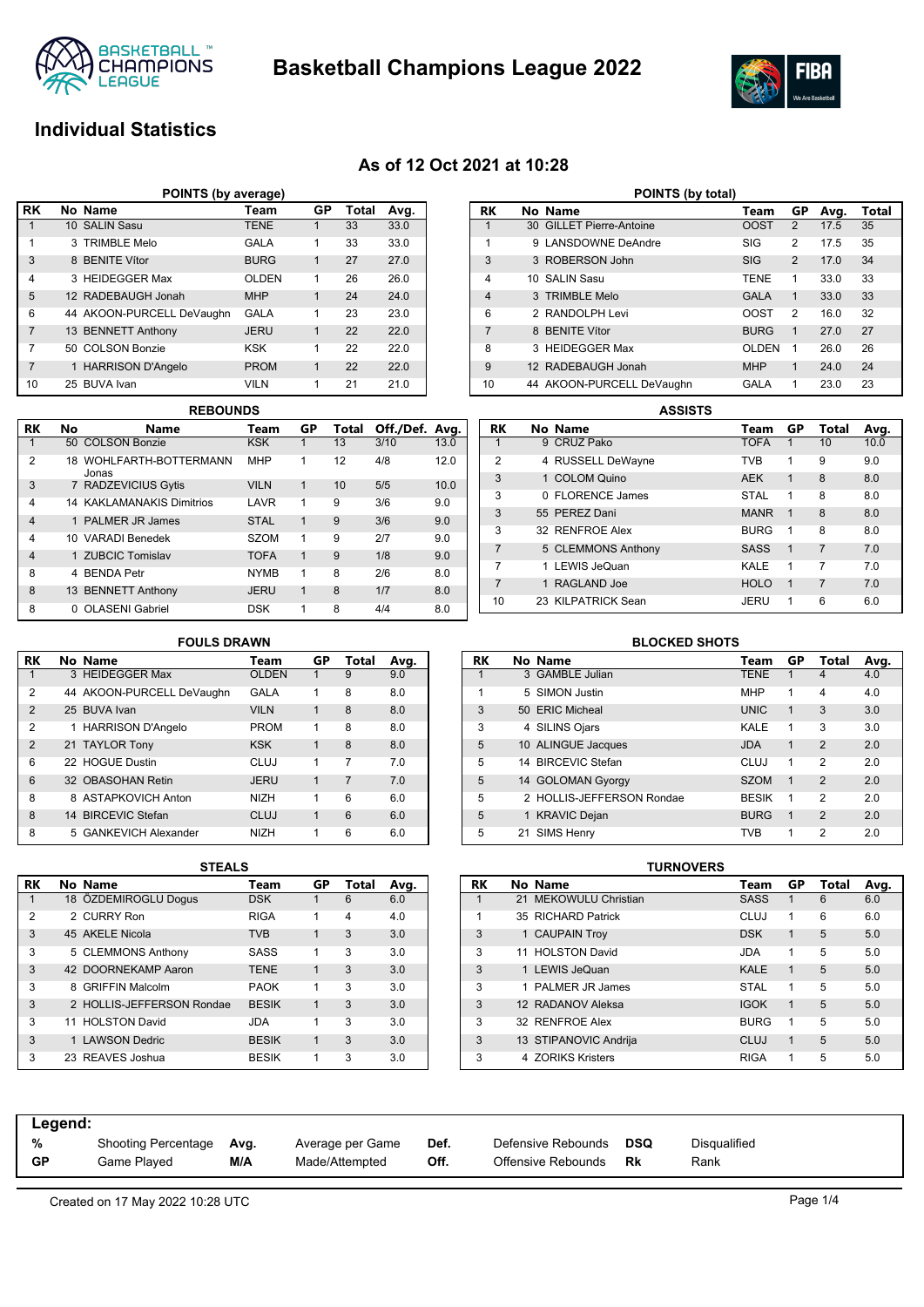



## **Individual Statistics**

|                | TOTAL FIELD GOALS % (8 attempts/game minimum) |                       |             |    |       |      |  |  |  |  |  |  |  |
|----------------|-----------------------------------------------|-----------------------|-------------|----|-------|------|--|--|--|--|--|--|--|
| RK             |                                               | No Name               | Team        | GP | M/A   | %    |  |  |  |  |  |  |  |
|                |                                               | 21 SIMS Henry         | <b>TVB</b>  |    | 7/9   | 77.8 |  |  |  |  |  |  |  |
| 1              |                                               | 77 YASAR Muhsin       | <b>TOFA</b> | 1  | 7/9   | 77.8 |  |  |  |  |  |  |  |
| 3              |                                               | 3 TRIMBLE Melo        | <b>GALA</b> | 1  | 12/17 | 70.6 |  |  |  |  |  |  |  |
| 4              | 1                                             | <b>BLACKMON James</b> | KSK         | 1  | 7/10  | 70.0 |  |  |  |  |  |  |  |
| $\overline{4}$ |                                               | 1 WALKER Devondrick   | <b>RIGA</b> | 1  | 7/10  | 70.0 |  |  |  |  |  |  |  |
| 6              |                                               | 10 SALIN Sasu         | <b>TENE</b> | 1  | 11/16 | 68.8 |  |  |  |  |  |  |  |
| 7              |                                               | 8 BENITE Vítor        | <b>BURG</b> | 1  | 10/15 | 66.7 |  |  |  |  |  |  |  |
| 8              |                                               | 13 BENNETT Anthony    | JERU        | 1  | 8/12  | 66.7 |  |  |  |  |  |  |  |
| 8              |                                               | 3 LOGAN David         | <b>SASS</b> | 1  | 8/12  | 66.7 |  |  |  |  |  |  |  |
| 8              | 1                                             | RAGLAND Joe           | <b>HOLO</b> | 1  | 8/12  | 66.7 |  |  |  |  |  |  |  |

| <b>RK</b>      | No Name            | <b>Team</b> | GP          | Total | Avg. |
|----------------|--------------------|-------------|-------------|-------|------|
| 1              | 3 TRIMBLE Melo     | <b>GALA</b> | 1           | 12    | 12.0 |
| $\overline{2}$ | 10 SALIN Sasu      | <b>TENE</b> | 1           | 11    | 11.0 |
| 3              | 8 BENITE Vítor     | <b>BURG</b> | 1           | 10    | 10.0 |
| 3              | 50 COLSON Bonzie   | <b>KSK</b>  | 1           | 10    | 10.0 |
| 5              | 12 RADEBAUGH Jonah | <b>MHP</b>  | 1           | 9     | 9.0  |
| 6              | 8 GRIFFIN Malcolm  | <b>PAOK</b> | 1           | 8     | 8.0  |
| 6              | 10 HARDING Jerrick | <b>NYMB</b> | $\mathbf 1$ | 8     | 8.0  |
| 6              | 3 LOGAN David      | <b>SASS</b> | 1           | 8     | 8.0  |
| 6              | 15 PAPPAS Nikos    | <b>AEK</b>  | 1           | 8     | 8.0  |
| 6              | 30 STEWART Elijah  | CLUJ        | 1           | 8     | 8.0  |
|                |                    |             |             |       |      |

**TOTAL FIELD GOALS MADE** 

|                | 2 POINT FIELD GOALS % (6 attempts/game minimum) |                     |              |    |       |       |  |                |   |  |  |  |
|----------------|-------------------------------------------------|---------------------|--------------|----|-------|-------|--|----------------|---|--|--|--|
| RK             |                                                 | No Name             | Team         | GP | M/A   | %     |  | <b>RK</b>      | r |  |  |  |
| $\mathbf{1}$   |                                                 | 21 BAKO Ismael      | <b>MANR</b>  |    | 7/7   | 100.0 |  |                |   |  |  |  |
| 2              | 21                                              | MEKOWULU Christian  | <b>SASS</b>  | 1  | 6/7   | 85.7  |  | $\overline{2}$ |   |  |  |  |
| 3              |                                                 | 77 YASAR Muhsin     | <b>TOFA</b>  | 1  | 7/9   | 77.8  |  | 3              |   |  |  |  |
| 3              |                                                 | 8 YOUNG Michael     | <b>STAL</b>  | 1  | 7/9   | 77.8  |  | 3              |   |  |  |  |
| 5              |                                                 | 33 DIMSA Tomas      | <b>TVB</b>   | 1  | 6/8   | 75.0  |  | 3              |   |  |  |  |
| 5              |                                                 | 21 SIMS Henry       | TVB          | 1  | 6/8   | 75.0  |  | 3              |   |  |  |  |
| $\overline{7}$ |                                                 | 9 LANSDOWNE DeAndre | <b>SIG</b>   | 2  | 11/15 | 73.3  |  | 3              |   |  |  |  |
| 8              |                                                 | 8 BENITE Vítor      | <b>BURG</b>  | 1  | 5/7   | 71.4  |  | 3              |   |  |  |  |
| 8              |                                                 | 45 BOOTHE Nathan    | <b>DSK</b>   | 1  | 5/7   | 71.4  |  | 9              |   |  |  |  |
| 8              |                                                 | 21 ODIASE Tai       | <b>OLDEN</b> | 1  | 5/7   | 71.4  |  | 9              |   |  |  |  |

### **Ream GP Total Avg.**<br> **RK H RK H RK H GP Total Avg.**<br> **RSK H GP RSK H GP GP** 1 50 COLSON Bonzie KSK 1 9 PERL Zoltan SZOM 1 8 8.0 21 BAKO Ismael MANR 1 7 7.0 20 NURGER Rauno KALE 1 7 7.0 15 PAPPAS Nikos AEK 1 7 7.0 12 RADEBAUGH Jonah MHP 1 7 7.0 **3 77 YASAR Muhsin TOFA 1 7 7.0** 8 YOUNG Michael STAL 1 7 7.0 8 GRIFFIN Malcolm **PAOK 1 6 6.0** 21 SIMS Henry **TVB** 1 6 6.0

**2 POINT FIELD GOALS % (6 attempts/game minimum) 2 POINT FIELD GOALS MADE**

### **RK No Name Team GP M/A %** 1 12 MOKROS Jaroslaw STAL 1 3/3 100.0 1 12 RADANOV Aleksa IGOK 1 3/3 100.0 3 5 GERSHON Amit **JERU** 1 2/2 100.0 3 32 RENFROE Alex BURG 1 2/2 100.0 3 19 STREBKOV Ivan NIZH 1 2/2 100.0 6 3 TRIMBLE Melo GALA 1 8/10 80.0 7 21 ABROMAITIS Tim UNIC 1 3/4 75.0 8 1 WALKER Devondrick RIGA 1 5/7 714 9 4 JOHNSON Chris HOLO 1 4/6 66.7 10 8 BORTOLANI Giordano TVB 1 2/3 66.7 **3 POINT FIELD GOALS % (2 attempts/game minimum) 3 POINT FIELD GOALS MADE**

|                | FREE THROWS % (3 attempts/game minimum) |             | <b>FREE THROWS MADE</b> |     |       |  |           |                           |                |
|----------------|-----------------------------------------|-------------|-------------------------|-----|-------|--|-----------|---------------------------|----------------|
| RK             | No Name                                 | Team        | GP                      | M/A | %     |  | <b>RK</b> | No Name                   | Τ              |
|                | 8 ASTAPKOVICH Anton                     | <b>NIZH</b> |                         | 8/8 | 100.0 |  |           | 3 HEIDEGGER Max           | O              |
| 1              | 3 ROBERSON John                         | <b>SIG</b>  | 2                       | 8/8 | 100.0 |  | 2         | 44 AKOON-PURCELL DeVaughn | G.             |
| 3              | 3 FERNANDEZ Jaime                       | <b>UNIC</b> | 1                       | 6/6 | 100.0 |  | 3         | 8 ASTAPKOVICH Anton       | N              |
| 3              | 17 GRIFFIN Eric                         | <b>AEK</b>  |                         | 6/6 | 100.0 |  | 3         | 25 BUVA Ivan              | VI             |
| 3              | 77 KULIG Damian                         | <b>STAL</b> | 1                       | 6/6 | 100.0 |  | 5         | 1 HARRISON D'Angelo       | PI             |
| 3              | 5 SIMON Justin                          | <b>MHP</b>  | 1                       | 6/6 | 100.0 |  | 5         | 2 HOLLIS-JEFFERSON Rondae | BI             |
| $\overline{7}$ | 5 JOU Guillem                           | <b>MANR</b> | $\mathbf{1}$            | 5/5 | 100.0 |  | 5         | 21 MEKOWULU Christian     | S              |
| 7              | <b>14 KAKLAMANAKIS Dimitrios</b>        | LAVR        | 1                       | 5/5 | 100.0 |  | 8         | 23 BATTLE Tyus            | S,             |
| $\overline{7}$ | 0 OLASENI Gabriel                       | <b>DSK</b>  | 1                       | 5/5 | 100.0 |  | 8         | 17 GRIFFIN Eric           | $\overline{A}$ |
| $\overline{7}$ | 9 PERL Zoltan                           | SZOM        |                         | 5/5 | 100.0 |  | 8         | 5 SIMON Justin            | M              |
|                |                                         |             |                         |     |       |  |           |                           |                |

| RK | No Name              | Team        | GP             | Total          | Avg. |
|----|----------------------|-------------|----------------|----------------|------|
| 1  | 10 SALIN Sasu        | <b>TENE</b> | 1              | 8              | 8.0  |
| 1  | 3 TRIMBLE Melo       | GALA        | 1              | 8              | 8.0  |
| 3  | 8 BENITE Vítor       | <b>BURG</b> | 1              | 5              | 5.0  |
| 3  | 13 BENNETT Anthony   | JERU        | 1              | 5              | 5.0  |
| 3  | 3 LOGAN David        | <b>SASS</b> | 1              | 5              | 5.0  |
| 3  | 5 RILEY Jalen        | <b>RIGA</b> | 1              | 5              | 5.0  |
| 3  | 1 WAI KFR Devondrick | <b>RIGA</b> | 1              | 5              | 5.0  |
| 8  | 3 ROBERSON John      | SIG         | $\overline{2}$ | 8              | 4.0  |
| 9  | 33 KITSING Kristjan  | <b>KALE</b> | 1              | $\overline{4}$ | 4.0  |
| 9  | 3 SIMON Chase        | <b>JDA</b>  | 1              | 4              | 4.0  |

|                | <b>FREE INNUWS WADE</b> |                           |              |    |                |      |  |  |  |  |
|----------------|-------------------------|---------------------------|--------------|----|----------------|------|--|--|--|--|
| RK             |                         | No Name                   | Team         | GP | <b>Total</b>   | Avg. |  |  |  |  |
|                |                         | 3 HEIDEGGER Max           | <b>OLDEN</b> | 1  | 10             | 10.0 |  |  |  |  |
| $\overline{2}$ |                         | 44 AKOON-PURCELL DeVaughn | <b>GALA</b>  | 1  | 9              | 9.0  |  |  |  |  |
| 3              |                         | 8 ASTAPKOVICH Anton       | <b>NIZH</b>  | 1  | 8              | 8.0  |  |  |  |  |
| 3              |                         | 25 BUVA Ivan              | <b>VILN</b>  | 1  | 8              | 8.0  |  |  |  |  |
| 5              |                         | 1 HARRISON D'Angelo       | <b>PROM</b>  | 1  | $\overline{7}$ | 7.0  |  |  |  |  |
| 5              |                         | 2 HOLLIS-JEFFERSON Rondae | <b>BESIK</b> | 1  | 7              | 7.0  |  |  |  |  |
| 5              |                         | 21 MEKOWULU Christian     | <b>SASS</b>  | 1  | $\overline{7}$ | 7.0  |  |  |  |  |
| 8              |                         | 23 BATTLE Tyus            | <b>SASS</b>  | 1  | 6              | 6.0  |  |  |  |  |
| 8              |                         | 17 GRIFFIN Eric           | <b>AEK</b>   | 1  | 6              | 6.0  |  |  |  |  |
| 8              |                         | 5 SIMON Justin            | <b>MHP</b>   | 1  | 6              | 6.0  |  |  |  |  |

| Legend:   |                            |      |                  |      |                    |     |              |
|-----------|----------------------------|------|------------------|------|--------------------|-----|--------------|
| %         | <b>Shooting Percentage</b> | Avg. | Average per Game | Def. | Defensive Rebounds | DSQ | Disqualified |
| <b>GP</b> | Game Plaved                | M/A  | Made/Attempted   | Off. | Offensive Rebounds | Rk  | Rank         |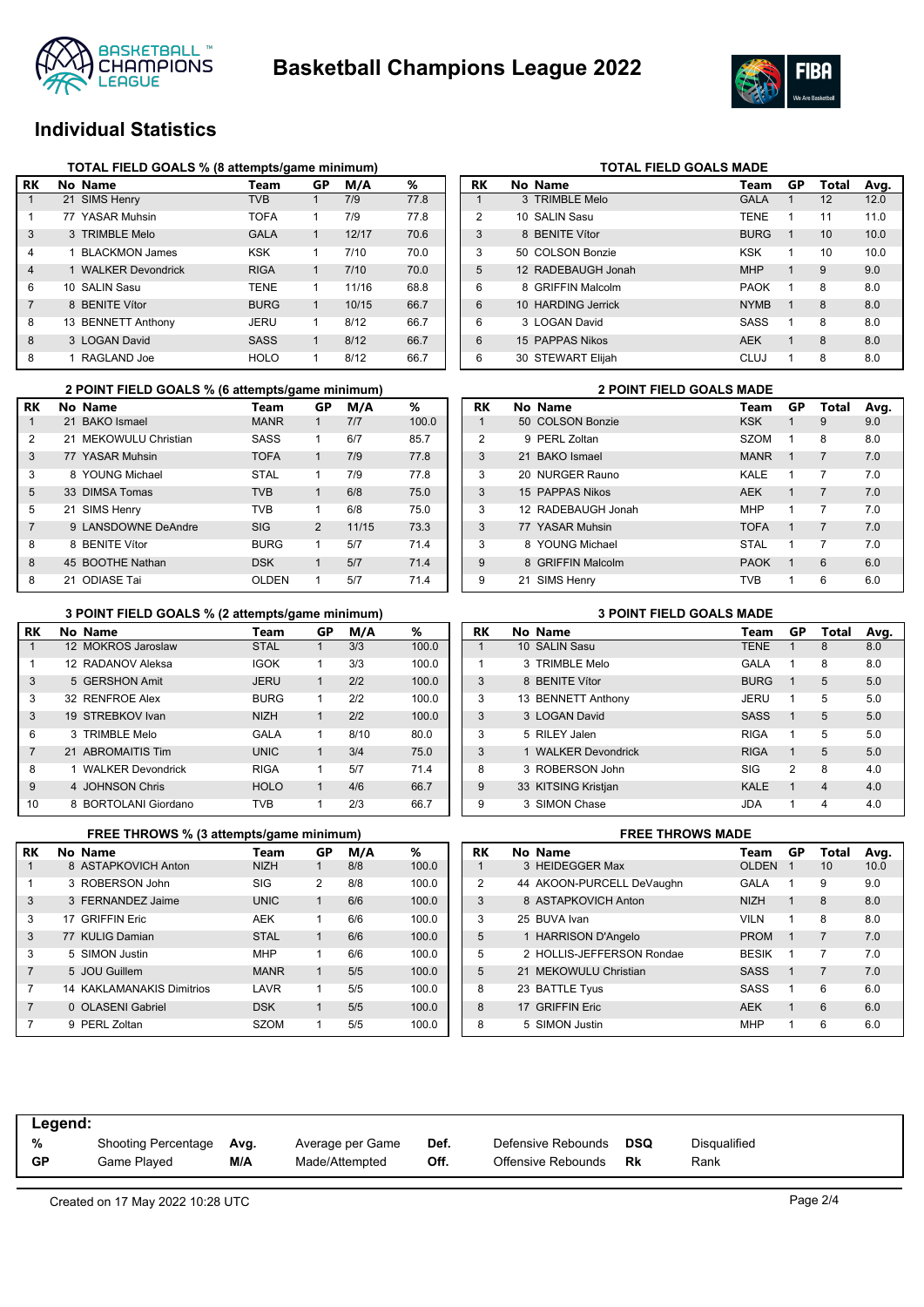



## **Individual Statistics**

|           | <b>TOTAL FIELD GOAL ATTEMPTS</b> |                      |             |              |       |      |  |  |  |
|-----------|----------------------------------|----------------------|-------------|--------------|-------|------|--|--|--|
| <b>RK</b> |                                  | No Name              | Team        | GP           | Total | Avg. |  |  |  |
|           |                                  | 10 HARDING Jerrick   | <b>NYMB</b> |              | 20    | 20.0 |  |  |  |
| 1         |                                  | 15 PAPPAS Nikos      | <b>AEK</b>  | 1            | 20    | 20.0 |  |  |  |
| 3         |                                  | 50 COLSON Bonzie     | <b>KSK</b>  | 1            | 19    | 19.0 |  |  |  |
| 3         |                                  | 8 GRIFFIN Malcolm    | <b>PAOK</b> | 1            | 19    | 19.0 |  |  |  |
| 5         |                                  | 30 STEWART Elijah    | CLUJ        | $\mathbf{1}$ | 18    | 18.0 |  |  |  |
| 6         |                                  | 9 PERL Zoltan        | <b>SZOM</b> | 1            | 17    | 17.0 |  |  |  |
| 6         |                                  | 3 TRIMBLE Melo       | <b>GALA</b> | 1            | 17    | 17.0 |  |  |  |
| 8         | 1                                | <b>KELLY Rashard</b> | JDA         | 1            | 16    | 16.0 |  |  |  |
| 8         |                                  | 10 SALIN Sasu        | <b>TENE</b> | 1            | 16    | 16.0 |  |  |  |
| 8         |                                  | 3 SIMON Chase        | <b>JDA</b>  | 1            | 16    | 16.0 |  |  |  |

|                | <b>3 POINT FIELD GOAL ATTEMPTS</b> |                          |             |                |       |      |  |  |  |
|----------------|------------------------------------|--------------------------|-------------|----------------|-------|------|--|--|--|
| <b>RK</b>      |                                    | No Name                  | Team        | <b>GP</b>      | Total | Avg. |  |  |  |
| 1              |                                    | 10 SALIN Sasu            | <b>TENE</b> | 1              | 13    | 13.0 |  |  |  |
| $\overline{2}$ | 1                                  | <b>BOST Dee</b>          | GALA        | 1              | 11    | 11.0 |  |  |  |
| 3              |                                    | 3 SIMON Chase            | <b>JDA</b>  | 1              | 10    | 10.0 |  |  |  |
| 3              |                                    | 3 TRIMBLE Melo           | GALA        | 1              | 10    | 10.0 |  |  |  |
| 5              |                                    | 3 ROBERSON John          | SIG         | $\mathfrak{p}$ | 19    | 9.5  |  |  |  |
| 6              |                                    | 33 KITSING Kristjan      | KAI F       | 1              | 9     | 9.0  |  |  |  |
| 6              |                                    | 30 STEWART Elijah        | CLUJ        | 1              | 9     | 9.0  |  |  |  |
| 6              |                                    | 24 WALLER Antabia        | <b>IGOK</b> | 1              | 9     | 9.0  |  |  |  |
| 9              |                                    | 30 GILLET Pierre-Antoine | <b>OOST</b> | $\mathfrak{p}$ | 16    | 8.0  |  |  |  |
| 10             |                                    | 13 BENNETT Anthony       | JERU        | 1              | 8     | 8.0  |  |  |  |

| RK | No Name               | Team        | GP | Total | Avg. |
|----|-----------------------|-------------|----|-------|------|
|    | 9 ERDEN Semih         | <b>KSK</b>  |    | 5     | 5.0  |
| 1  | 5 GANKEVICH Alexander | <b>NIZH</b> | 1  | 5     | 5.0  |
| 1  | 22 GENTILE Stefano    | <b>SASS</b> | 1  | 5     | 5.0  |
| 1  | 4 JOHNSON Chris       | <b>HOLO</b> | 1  | 5     | 5.0  |
| 1  | 6 KELLER Akos         | <b>SZOM</b> | 1  | 5     | 5.0  |
| 1  | 21 LEISSNER Tanner    | <b>VILN</b> | 1  | 5     | 5.0  |
| 1  | 1 LEWIS JeQuan        | KAI F       | 1  | 5     | 5.0  |
| 1  | 2 SONSIRMA Yunus      | <b>KSK</b>  | 1  | 5     | 5.0  |
| 1  | 20 WARE Gavin         | <b>JDA</b>  | 1  | 5     | 5.0  |
| 1  | 6 ZANELLI Alessandro  | <b>BRIN</b> | 1  | 5     | 5.0  |

| <b>RK</b>      | No Name               | Team        | GP | Total    | Avg. |
|----------------|-----------------------|-------------|----|----------|------|
|                | 50 COLSON Bonzie      | <b>KSK</b>  |    |          | 1.0  |
| 1              | 9 CRUZ Pako           | <b>TOFA</b> | 1  | 1        | 1.0  |
| 1              | 7 RADZEVICIUS Gytis   | <b>VILN</b> | 1  | 1        | 1.0  |
| 4              | 4 BUYUKTUNCEL Berke   | <b>TOFA</b> | 1  | 0        | 0.0  |
| $\overline{4}$ | 23 KILPATRICK Sean    | <b>JERU</b> | 1  | $\Omega$ | 0.0  |
| 4              | 0 LEWIS Marcus        | LAVR        | 1  | $\Omega$ | 0.0  |
| $\overline{4}$ | 3 LICHUTIN Maxim      | <b>NIZH</b> | 1  | $\Omega$ | 0.0  |
| 4              | 2 PATRICK Jacob       | <b>MHP</b>  | 1  | 0        | 0.0  |
| $\overline{4}$ | 3 PINEIRO Isaiah      | <b>DSK</b>  | 1  | $\Omega$ | 0.0  |
| 4              | <b>RIVERS Demetre</b> | <b>NYMB</b> | 1  | ŋ        | 0.0  |

|--|

| RK             | No Name            | Team        | GP          | Total | Avg. |
|----------------|--------------------|-------------|-------------|-------|------|
| 1              | 50 COLSON Bonzie   | <b>KSK</b>  | 1           | 15    | 15.0 |
| 1              | 9 PERL Zoltan      | <b>SZOM</b> | 1           | 15    | 15.0 |
| 3              | 8 GRIFFIN Malcolm  | <b>PAOK</b> | $\mathbf 1$ | 14    | 14.0 |
| 3              | 12 MORIN Yannis    | SIG         | 1           | 14    | 14.0 |
| 5              | 10 HARDING Jerrick | <b>NYMB</b> | 1           | 12    | 12.0 |
| 5              | 15 PAPPAS Nikos    | AEK         | 1           | 12    | 12.0 |
| 7              | 1 KELLY Rashard    | <b>JDA</b>  | 1           | 11    | 11.0 |
| 7              | 20 NURGER Rauno    | KALE        | 1           | 11    | 11.0 |
| $\overline{7}$ | 1 PALMER JR James  | <b>STAL</b> | 1           | 11    | 11.0 |
| 7              | 12 RADEBAUGH Jonah | <b>MHP</b>  | 1           | 11    | 11.0 |

### **3 POINT FIELD GOAL ATTEMPTS FREE THROW ATTEMPTS**

| RK             |  | No Name                   | Team         | GP           | Total | Avg. |  |  |  |  |
|----------------|--|---------------------------|--------------|--------------|-------|------|--|--|--|--|
|                |  | 44 AKOON-PURCELL DeVaughn | <b>GALA</b>  | 1            | 12    | 12.0 |  |  |  |  |
| 2              |  | 25 BUVA Ivan              | <b>VILN</b>  | 1            | 11    | 11.0 |  |  |  |  |
| $\mathfrak{p}$ |  | 3 HEIDEGGER Max           | <b>OLDEN</b> | $\mathbf 1$  | 11    | 11.0 |  |  |  |  |
| 4              |  | 3 GAMBLE Julian           | <b>TENE</b>  | 1            | 10    | 10.0 |  |  |  |  |
| 5              |  | 8 ASTAPKOVICH Anton       | <b>NIZH</b>  | 1            | 8     | 8.0  |  |  |  |  |
| 5              |  | 5 GANKEVICH Alexander     | <b>NIZH</b>  | 1            | 8     | 8.0  |  |  |  |  |
| 5              |  | 1 HARRISON D'Angelo       | PROM         | $\mathbf{1}$ | 8     | 8.0  |  |  |  |  |
| 5              |  | 2 HOLLIS-JEFFERSON Rondae | <b>BESIK</b> | 1            | 8     | 8.0  |  |  |  |  |
| 5              |  | 21 MEKOWULU Christian     | <b>SASS</b>  | 1            | 8     | 8.0  |  |  |  |  |
| 10             |  | 23 GRAY Steven            | <b>HOLO</b>  | 1            | 7     | 7.0  |  |  |  |  |

## **PERSONAL FOULS MINUTES PLAYED**

| <b>RK</b>      |   | No Name             | Team         | GP | Total   | Avg. |
|----------------|---|---------------------|--------------|----|---------|------|
| 1              |   | 30 STEWART Elijah   | <b>CLUJ</b>  | 1  | 0:38:27 | 38.5 |
| $\overline{2}$ | 0 | <b>BONE</b> Jordan  | <b>BESIK</b> | 1  | 0:36:05 | 36.1 |
| 3              |   | 17 GRIFFIN Eric     | <b>AEK</b>   | 1  | 0:35:52 | 35.9 |
| 4              |   | 10 HARDING Jerrick  | <b>NYMB</b>  | 1  | 0:35:33 | 35.5 |
| 5              |   | 4 RUSSELL DeWayne   | <b>TVB</b>   | 1  | 0:34:21 | 34.4 |
| 6              |   | 35 RICHARD Patrick  | <b>CLUJ</b>  | 1  | 0:34:20 | 34.3 |
| 7              |   | 23 BATTLE Tyus      | <b>SASS</b>  | 1  | 0:33:59 | 34.0 |
| 8              |   | 1 HARRISON D'Angelo | <b>PROM</b>  | 1  | 0:33:55 | 33.9 |
| 9              |   | 14 BIRCEVIC Stefan  | CLUJ         | 1  | 0:33:39 | 33.6 |
| 10             |   | 24 M'BAYE Amath     | <b>KSK</b>   | 1  | 0:33:20 | 33.3 |

### **DOUBLE DOUBLES OFFENSIVE REBOUNDS**

| <b>RK</b>      |              | No Name                       | Team        | GP | <b>Total</b>   | Avg. |
|----------------|--------------|-------------------------------|-------------|----|----------------|------|
| 1              |              | 5 UDANOH Ike                  | <b>SIG</b>  | 2  | 10             | 5.0  |
| $\overline{2}$ |              | 7 RADZEVICIUS Gytis           | <b>VILN</b> | 1  | 5              | 5.0  |
| $\overline{2}$ |              | 1 RIVERS Demetre              | <b>NYMB</b> | 1  | 5              | 5.0  |
| $\overline{2}$ |              | 23 VAULET Juampi              | <b>AEK</b>  | 1  | 5              | 5.0  |
| 5              |              | 2 BILAN Miro                  | <b>PROM</b> | 1  | $\overline{4}$ | 4.0  |
| 5              |              | 22 HOGUE Dustin               | CLUJ        | 1  | $\overline{4}$ | 4.0  |
| 5              |              | 22 ILIC Dalibor               | <b>IGOK</b> | 1  | $\overline{4}$ | 4.0  |
| 5              | <sup>n</sup> | <b>OLASENI Gabriel</b>        | <b>DSK</b>  | 1  | $\overline{4}$ | 4.0  |
| 5              |              | 6 SEGEV Itay                  | <b>JERU</b> | 1  | $\overline{4}$ | 4.0  |
| 5              |              | 18 WOHLFARTH-BOTTERMANN Jonas | <b>MHP</b>  | 1  | 4              | 4.0  |

| Legend:   |                     |      |                  |      |                    |     |              |  |
|-----------|---------------------|------|------------------|------|--------------------|-----|--------------|--|
| %         | Shooting Percentage | Avg. | Average per Game | Def. | Defensive Rebounds | DSQ | Disqualified |  |
| <b>GP</b> | Game Played         | M/A  | Made/Attempted   | Off. | Offensive Rebounds | Rk  | Rank         |  |